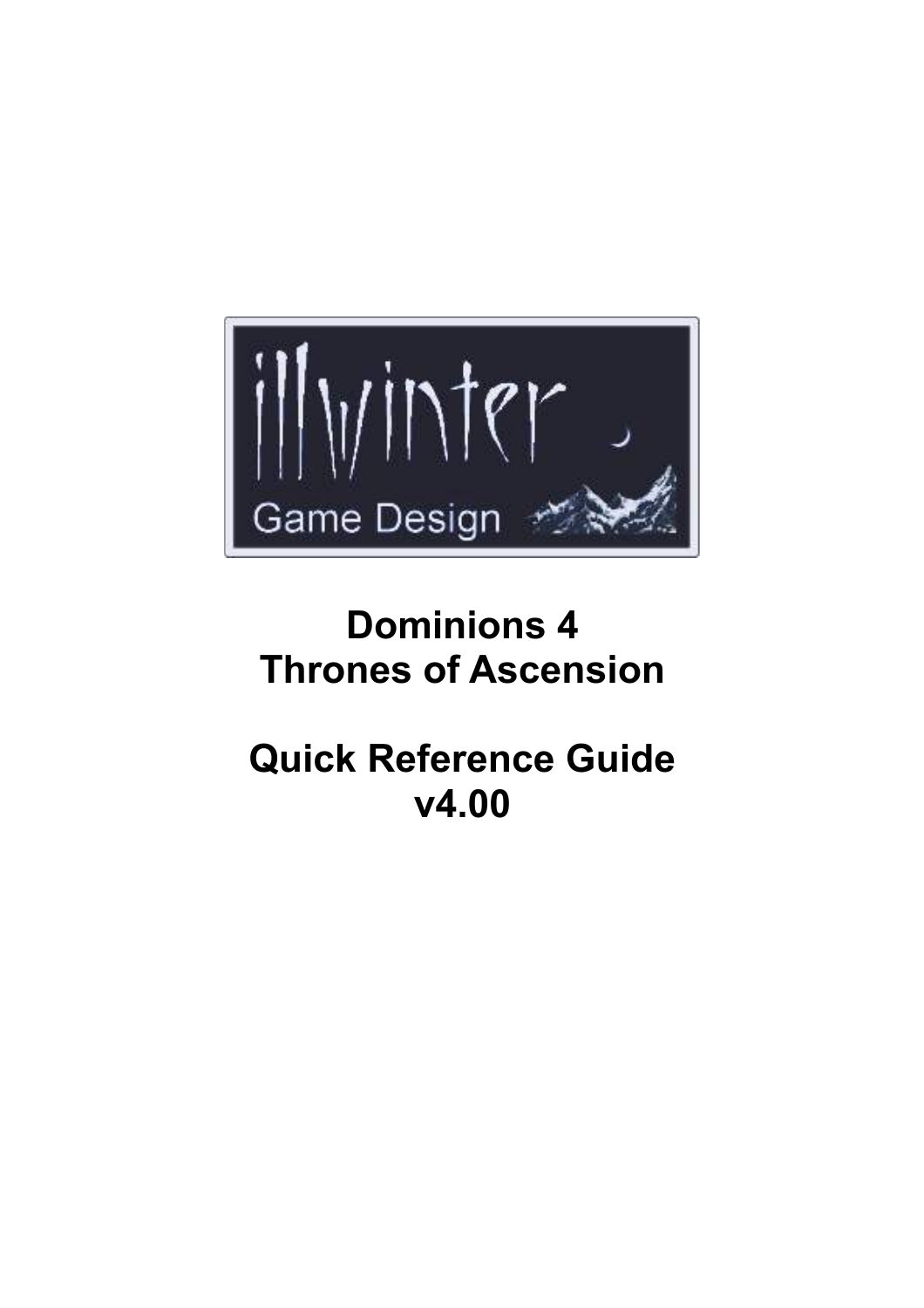## **Table of Contents**

| 4-1 Viewpoint and Map Filters3 |  |
|--------------------------------|--|
|                                |  |
|                                |  |
|                                |  |

| 5-1 Interface & Selecting Units5 |  |
|----------------------------------|--|
|                                  |  |
| 5-3 Squad Orders and Targeting5  |  |
|                                  |  |
|                                  |  |
|                                  |  |
|                                  |  |
|                                  |  |

**Content** Esko Halttunen Johan Karlsson

Organization & Editing Esko Halttunen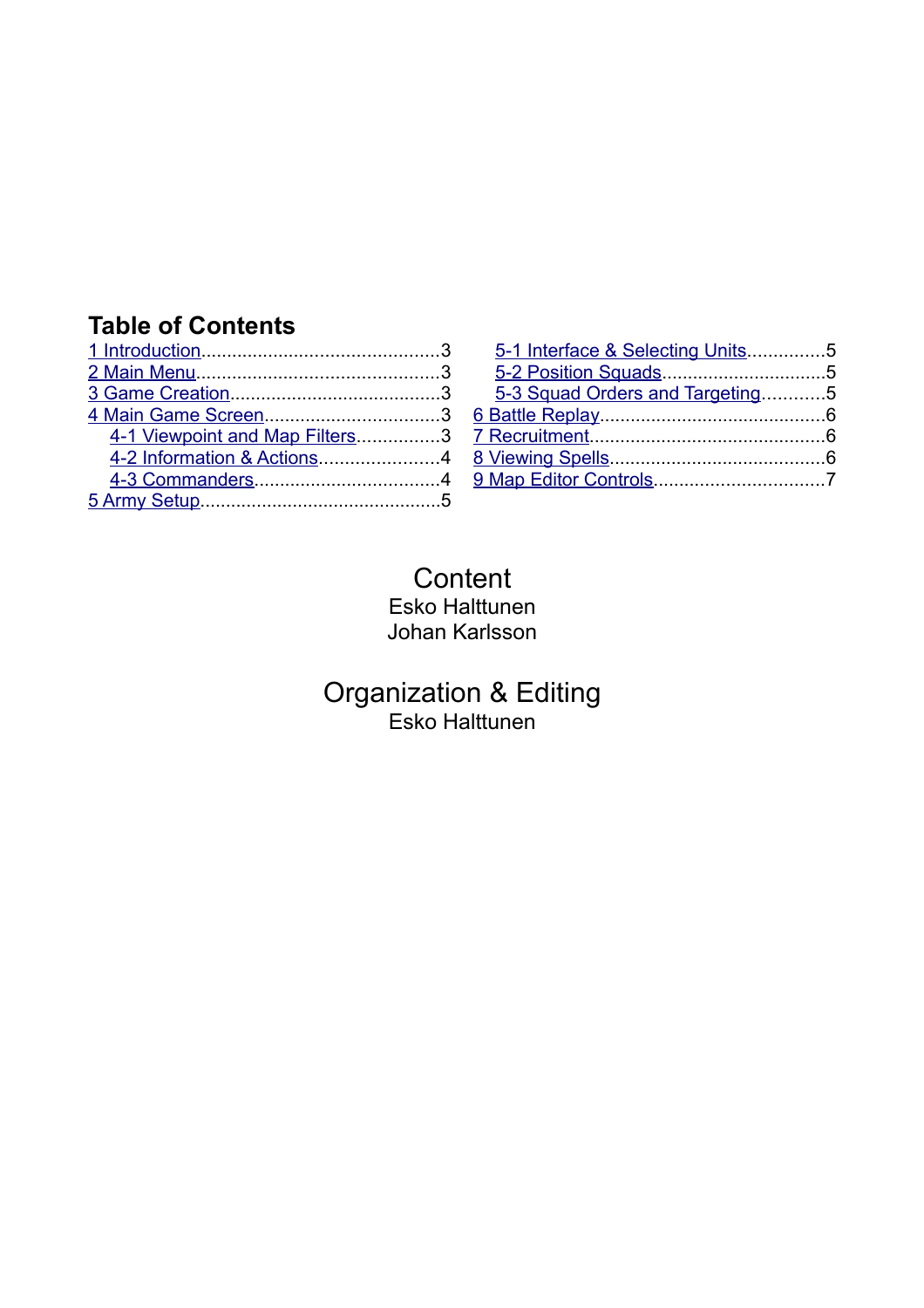# <span id="page-2-0"></span>**1 Introduction**

This document is a quick reference guide to the interface of Dominions 4. It mostly contains lists of keyboard shortcuts for different screens in the game, collected to a format intended for ease of use and convenience. Where appropriate, certain things are covered in more detail.

Use ? in almost any screen to show the applicable keyboard shortcuts. Note, however, that some in some screens all shortcuts may not be listed, but they are listed here if known.

## <span id="page-2-4"></span>**2 Main Menu**

| <b>Menu Choices</b> |                                |  |
|---------------------|--------------------------------|--|
| $\overline{c}$      | create new game                |  |
| e                   | preferences                    |  |
| $\mathbf{g}$        | game tools                     |  |
| m                   | mods                           |  |
| n                   | network                        |  |
| р                   | play an existing game          |  |
| q                   | quit game                      |  |
| <b>Misc</b>         |                                |  |
| r                   | new random background<br>world |  |
| t                   | show a tip                     |  |
| ?                   | show keyboard shortcuts        |  |

# <span id="page-2-3"></span>**3 Game Creation**

| <b>Choose Participants</b> |                              |  |
|----------------------------|------------------------------|--|
| n                          | add new player               |  |
| backspace                  | remove last player           |  |
| н                          | turn all players into humans |  |
| A                          | turn all players into Al     |  |
| R.                         | remove all players           |  |
|                            | restrict all random to land  |  |
| W                          | restrict all random to water |  |
| <b>Misc</b>                |                              |  |
| esc                        | back                         |  |
| return                     | done                         |  |
|                            | show keyboard shortcuts      |  |

## <span id="page-2-2"></span>**4 Main Game Screen**

#### <span id="page-2-1"></span>*4-1 Viewpoint and Map Filters*

| <b>Map View</b>           |                                   |
|---------------------------|-----------------------------------|
| right click               | select province                   |
| arrows                    | scroll map                        |
| home                      | goto capital                      |
| end                       | zoom $x0.5$                       |
| ins                       | zoom to cover the whole<br>screen |
| del                       | zoom to view entire map           |
| $ctrl + up$ ,<br>page up  | zoom in                           |
| ctrl + down,<br>page down | zoom out                          |
|                           | goto province nbr                 |

- **Del** zooms to view the entire map area, but this is not maximum zoom out.
- **Ins** zooms so that there is no mapbackground visible anywhere. Usually limited by the horizontal dimension of the screen and mainly relevant only on non-wraparound maps. Works also on wraparound maps, but is of limited use.

| <b>Map Filters</b> |                               |  |
|--------------------|-------------------------------|--|
| $\overline{1}$     | flags and forts               |  |
| $\overline{2}$     | armies                        |  |
| 3                  | dominion                      |  |
| $\overline{4}$     | income and resources          |  |
| 5                  | temples and misc symbols      |  |
| 6                  | my troops in allied provinces |  |
| $\overline{7}$     | allied troops in my provinces |  |
| 8                  | neighbors                     |  |
| q                  | province names                |  |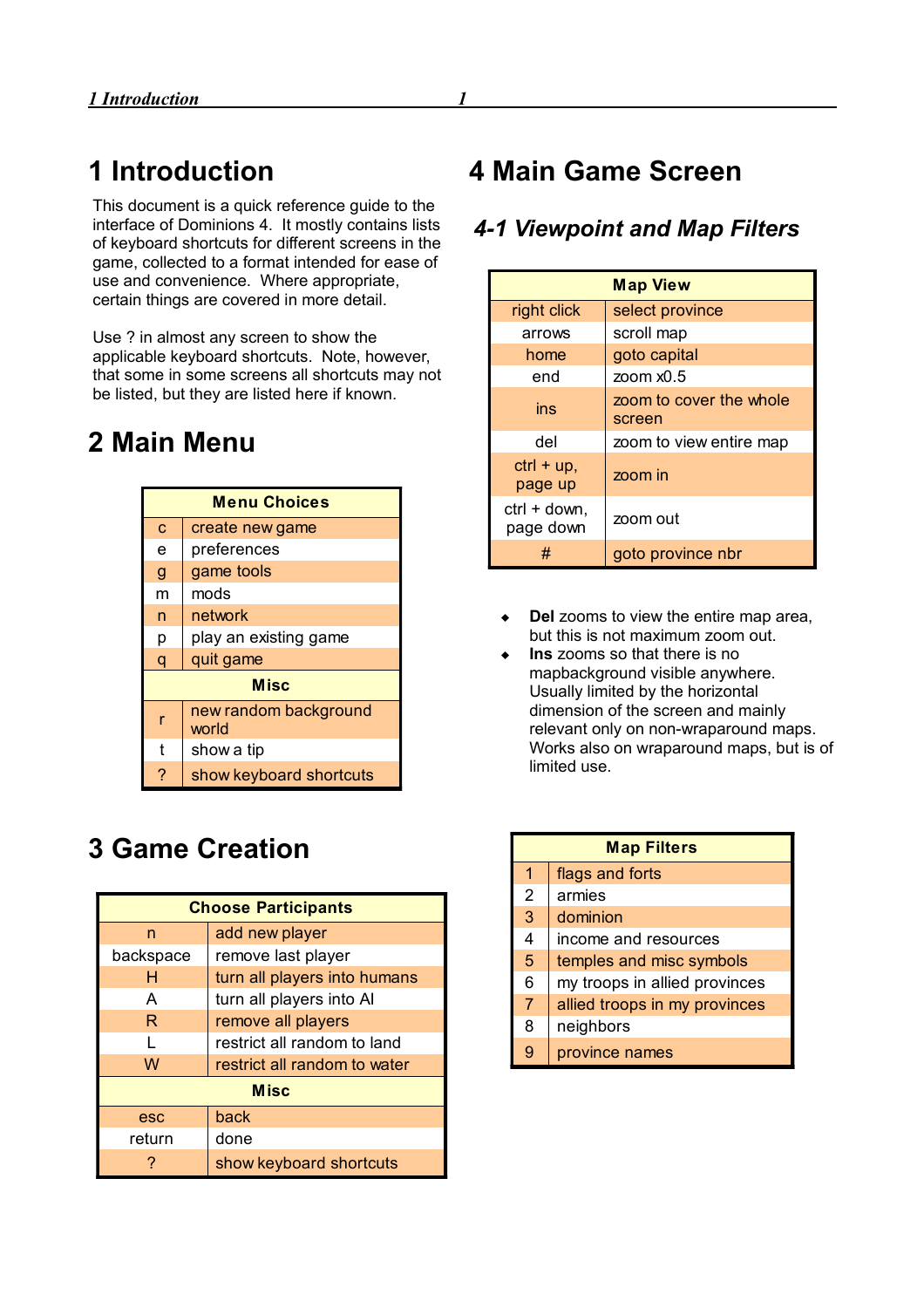<span id="page-3-1"></span>

| <b>Statistics screens</b> |                         |  |
|---------------------------|-------------------------|--|
| F <sub>1</sub>            | nation overview         |  |
| F <sub>2</sub>            | score graphs            |  |
| F <sub>3</sub>            | hall of fame            |  |
| F4                        | pretenders of the world |  |
| <b>Magic</b>              |                         |  |
| F <sub>5</sub>            | research                |  |
| F6                        | global enchantments     |  |
| F7                        | magic resource treasury |  |
| F8                        | magic item treasury     |  |
| F9                        | thrones of ascension    |  |

- ◆ **F4** does not work if info on other nations is completely disabled during game creation.
- **F5** opens the *Research Menu*. It is covered in detail later.
- **F9** displays what thrones are on the map (if any). It does not tell which throne is where or what the guards are.

| <b>Misc Shortcuts</b> |                                                |
|-----------------------|------------------------------------------------|
| b                     | bid for mercenaries                            |
| C                     | view casualty reports from<br>current province |
| d                     | recruit provincial defense                     |
| e                     | end turn                                       |
| f                     | fort info                                      |
| h                     | hide / show right side menu                    |
| m                     | read messages                                  |
| o                     | temple and dominion                            |
| r                     | recruit units                                  |
| S                     | send messages                                  |
| $\mathfrak{t}$        | transfer units                                 |
| v                     | view battles in current<br>province            |
| y                     | view units going to current<br>province        |

- $\leftarrow$  Hide right side menu leaves province buildings (fort, lab, temple) and magic sites visible
- **v** in disciple games this can be used to view battles seen by allied scouts even though you get no report on the battle.

#### <span id="page-3-0"></span>*4-3 Commanders*

| <b>Selecting Commanders</b> |                                                               |  |
|-----------------------------|---------------------------------------------------------------|--|
| a                           | select / deselect all cmdrs                                   |  |
| n                           | next commander without orders                                 |  |
| j                           | previous commander without<br>orders                          |  |
| $+, -$                      | scroll commanders                                             |  |
| return                      | deselect all commanders                                       |  |
| >,<                         | grow or shrink commander<br>tokens                            |  |
| shift click                 | select a range of commanders                                  |  |
| ctrl click                  | add a commander to selection                                  |  |
| alt click                   | add all commanders of the same<br>type to selection           |  |
| alt+shift<br>click          | add all commanders with the<br>same magic skills to selection |  |
| $ctrl + home$               | select pretender                                              |  |
|                             | <b>Commander Orders</b>                                       |  |
| space                       | choose order from menu                                        |  |
| A                           | reanimate, call spirits                                       |  |
| B                           | blood hunt                                                    |  |
| C                           | cast ritual spell                                             |  |
| D                           | defend                                                        |  |
| E                           | break siege                                                   |  |
| F                           | forge magic item                                              |  |
| G                           | call god                                                      |  |
| H                           | heal                                                          |  |
| $\mathsf{l}$                | assassinate                                                   |  |
| L                           | pillage                                                       |  |
| M                           | monthly ritual spell                                          |  |
| $\overline{O}$              | monthly forge item                                            |  |
| P                           | preach                                                        |  |
| R                           | research                                                      |  |
| S                           | search for magic sites                                        |  |
| Τ                           | storm castle                                                  |  |
| U                           | summon allies                                                 |  |
| W                           | capture slaves                                                |  |
| Χ                           | patrol                                                        |  |
| Ζ                           | put all blood slaves in the lab                               |  |

To move or sneak selected commander, click on target province. To move a selected stealthy commander normally, ctrl-click on target.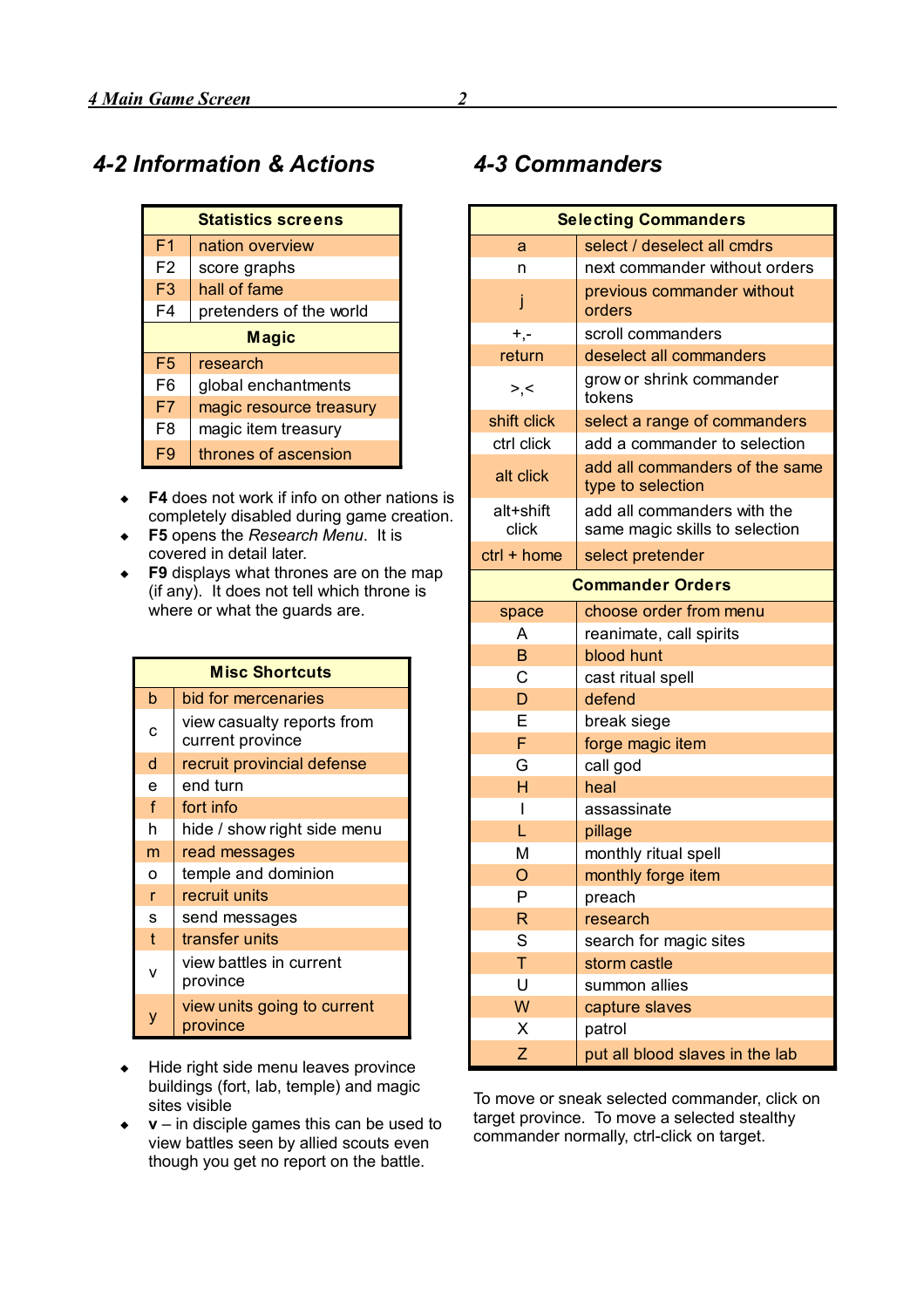# <span id="page-4-3"></span>**5 Army Setup**

#### <span id="page-4-2"></span>*5-1 Interface & Selecting Units*

| <b>Unit Selection</b> |                                   |  |
|-----------------------|-----------------------------------|--|
|                       | (hold mouse over a squad)         |  |
| a                     | select all units in squad         |  |
| d                     | select all diseased units         |  |
| e                     | select all experienced units      |  |
|                       | invert selection                  |  |
| S                     | select all starving units         |  |
| w                     | select all wounded units          |  |
| $alt + click$         | select all units of the same type |  |
| double click          | in the squad                      |  |
| $shift + click$       | select range of units             |  |
| return                | deselect all units                |  |
| <b>Misc</b>           |                                   |  |
| p                     | put selected units in garrison    |  |
| tab                   | hide researchers                  |  |
| ≺                     | zoom down                         |  |
| ↘                     | zoom up                           |  |
| esc                   | exit screen                       |  |

- Multiple types of selection can be used consecutively, for example double clicking one type of unit to select them all, then double clicking another type or using some other selection shortcut.
- The selection only ends if you deselect everything or assign the troops.
- It is impossible to deselect more than one unit at a time except by deselecting all.
- ◆ Selecting wounded units includes those with disease, but selecting diseased units does not include non-diseased wounded.

#### <span id="page-4-1"></span>*5-2 Position Squads*

| <b>Positions</b>  |                                                |  |
|-------------------|------------------------------------------------|--|
| click             | set position                                   |  |
| arrows            | move position                                  |  |
| c                 | center position on commander<br>or first squad |  |
| <b>Formations</b> |                                                |  |
| b                 | box formation                                  |  |
|                   | line formation (-1 mrl)                        |  |
|                   | sparse line formation (-2 mrl)                 |  |
| d                 | double line formation (-1 mrl)                 |  |
| S                 | skirmish formation (-1 mrl)                    |  |
| <b>Misc</b>       |                                                |  |
| esc/return        | exit screen                                    |  |

Units with the *Formation Fighter* special ability do not suffer morale penalties from line formations, but do suffer them from the skirmish formation.

#### <span id="page-4-0"></span>*5-3 Squad Orders and Targeting*

| <b>Battle Orders</b>             |                    |  |
|----------------------------------|--------------------|--|
| (hold mouse over a battle order) |                    |  |
| a                                | attack             |  |
| C                                | cast               |  |
| e                                | fire and flee      |  |
| f                                | fire               |  |
| g                                | guard commander    |  |
| h                                | hold and attack    |  |
| r                                | retreat            |  |
| S                                | stay behind troops |  |
| $ctrl + 0-9$                     | copy order         |  |
| 0-9                              | paste order        |  |
| <b>Battle Order Targets</b>      |                    |  |
| (hold mouse over a battle order) |                    |  |
| A                                | archers            |  |
| C                                | closest            |  |
| М                                | large monsters     |  |
| N                                | no special target  |  |
| R                                | rear               |  |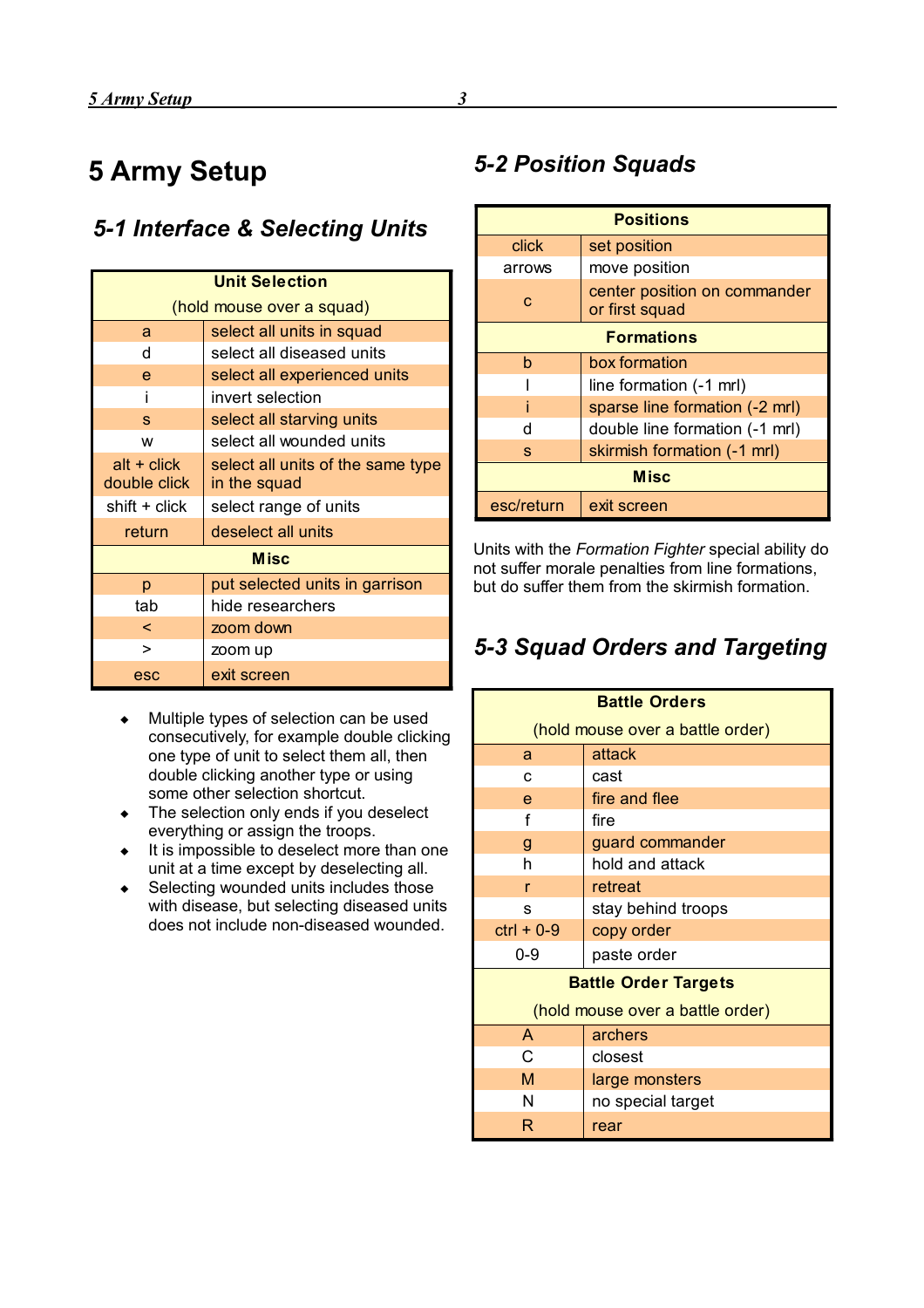# <span id="page-5-2"></span>**6 Battle Replay**

| <b>Camera Movement</b> |                         |  |
|------------------------|-------------------------|--|
| arrow keys             | move camera             |  |
| page up                | camera up               |  |
| page down              | camera down             |  |
| F                      | free floating camera    |  |
| home                   | tilt up                 |  |
| end                    | tilt down               |  |
| numpad 7               | pan left                |  |
| numpad 9               | pan right               |  |
| <b>Replay Control</b>  |                         |  |
| n                      | next turn               |  |
| f                      | fast forward            |  |
| S                      | standard speed          |  |
| t                      | turbo speed             |  |
| Z                      | slow motion             |  |
| p, space               | pause                   |  |
| q                      | exit battle replay      |  |
| <b>Misc</b>            |                         |  |
| m                      | menu                    |  |
| g                      | show grid               |  |
| W                      | hide world              |  |
| C                      | team colored squares    |  |
| $1 - 3$                | battle log detail level |  |
| $+, -$                 | scroll battle log       |  |
| $5-9$                  | battle graphics quality |  |

- Camera is locked into position and has a limited range of movement by default.
- Camera must be unlocked to float free before it can be tilted or panned.
- Free floating camera can be taken far off the battlefield to explore the surrounding 3D terrain.
- Taking the camera off the edge of the 3D terrain will crash the game.
- Tilting the camera too far in either direction will crash the game.
- If you crash the game with an unlocked camera, do not report it as a bug. You were warned.
- Battle log detail level is affected by the level of debug mode. When run in debug mode, it gives slightly more information.

## <span id="page-5-1"></span>**7 Recruitment**

| <b>Recruitment</b> |                                            |  |
|--------------------|--------------------------------------------|--|
| backspace          | remove last unit from<br>recruitment queue |  |
| delete             | reset recruitment                          |  |
| shift              | hold down to add 10 units<br>at a time     |  |
|                    | toggle repeat                              |  |
| <b>Misc</b>        |                                            |  |
| esc                | exit screen                                |  |
|                    | exit screen                                |  |

Repeat toggle (**t**) changes both commander and troop repeat settings either on or off. If you want only commander or only troops to repeat, you must use the mouse to set repeating recruitment.

# <span id="page-5-0"></span>**8 Viewing Spells**

These shortcuts work when viewing a particular school of magic or a mage's spellbook. They do nothing in the main research screen.

| <b>Filters</b>  |                         |
|-----------------|-------------------------|
| f               | view fire magic only    |
| a               | view air magic only     |
| W               | view water magic only   |
| e               | view earth magic only   |
| S               | view astral magic only  |
| d               | view death magic only   |
| n               | view nature magic only  |
| b               | view blood magic only   |
| r               | view ritual spells only |
| clear<br>filter | repeat previous         |

 The (**d**) filter will also list holy (divine) spells when viewing a mage's spellbook.

• The ritual spells only filter cannot be combined with the magic path filters. Filtering first by magic path and then using (**r**) clears the filter.